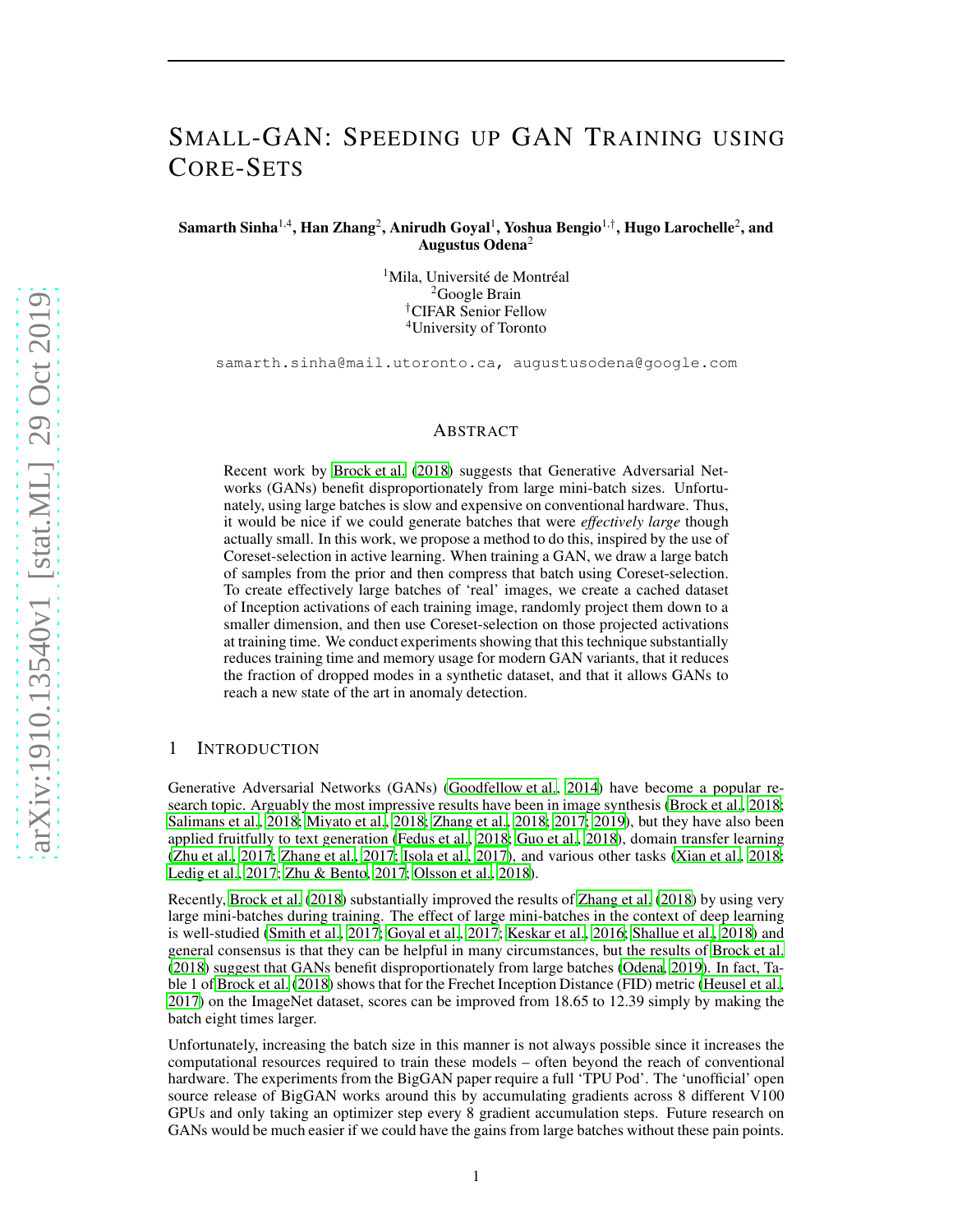In this paper, we take steps toward accomplishing that goal by proposing a technique that allows for *mimicking* large batches without the computational costs of actually using large batches.

In this work, we use Core-set selection [\(Agarwal et al.](#page-8-1), [2005\)](#page-8-1) to sub-sample a large batch to produce a smaller batch. The large batches are then discarded, and the sub-sampled, smaller, batches are used to train the GAN. Informally, this procedure yields small batches with 'coverage' similar to that of the large batch – in particular the small batch tries to 'cover' all the same modes as are covered in the large batch. This technique yields many of the benefits of having large batches with much less computational overhead. Moreover, it is generic, and so can be applied to nearly all GAN variants.

Our contributions can be summarized as follows:

- We introduce a simple, computationally cheap method to increase the 'effective batch size' of GANs, which can be applied to any GAN variant.
- We conduct experiments on the CIFAR and LSUN datasets showing that our method can substantially improve FID across different GAN architectures given a fixed batch size.
- We use our method to improve the performance of the technique from [Kumar et al. \(2019](#page-10-5)), resulting in state-of-the-art performance at GAN-based anomaly detection.

## 2 BACKGROUND AND NOTATION

Generative Adversarial Networks A Generative Adversarial Network (or GAN) is a system of two neural networks trained 'adversarially'. The generator, G, takes as input samples from a prior  $z \sim p(z)$  and outputs the learned distribution,  $G(z)$ . The discriminator, D, receives as input both the training examples, X, and the synthesized samples,  $G(z)$ , and outputs a distribution  $D(.)$  over the possible sample source. The discriminator is then trained to maximize the following objective:

<span id="page-1-2"></span>
$$
\mathcal{L}_D = -\mathbb{E}_{x \sim p_{\text{data}}}[\log D(x)] - \mathbb{E}_{z \sim p(z)}[\log(1 - D(G(z)))] \tag{1}
$$

while the generator is trained to minimize<sup>[1](#page-1-0)</sup>:

<span id="page-1-3"></span>
$$
\mathcal{L}_G = -\mathbb{E}_{z \sim p(z)}[\log D(G(z))]
$$
\n(2)

Informally, the generator is trained to *trick* the discriminator into believing that the generated samples  $G(z)$  actually come from the target distribution,  $p(x)$ , while the discriminator is trained to be able to distinguish the samples from each other.

Inception Score and Frechet Inception Distance: We will refer frequently to the Frechet Inception Distance (FID) [\(Heusel et al.](#page-9-6), [2017\)](#page-9-6), to measure the effectiveness of an image synthesis model. To compute this distance, one assumes that we have a pre-trained Inception classifier. One further assumes that the activations in the penultimate layer of this classifier come from a multivariate Gaussian. If the activations on the real data are  $N(m, C)$  and the activations on the fake data are  $N(m_w, C_w)$ , the FID is defined as:

$$
||m - m_w||_2^2 + \text{Tr}\big(C + C_w - 2(CC_w)^{1/2}\big) \tag{3}
$$

**Core-set selection:** In computational geometry, a Core-set, Q, of a set P is a subset  $Q \subset P$ that approximates the 'shape' of  $P$  [\(Agarwal et al.](#page-8-1), [2005\)](#page-8-1). Core-sets are used to quickly generate approximate solutions to problems whose full solution on the original set would be burdensome to compute. Given such a problem<sup>[2](#page-1-1)</sup>, one computes  $Q$ , then quickly computes the solution to the problem for  $Q$  and converts that into an approximate solution for the original set  $P$ . The general Core-set selection problem can be formulated several ways, here we consider the the *minimax facility location* formulation [\(Farahani & Hekmatfar, 2009\)](#page-9-7):

$$
\min_{Q:|Q|=k} \max_{x_i \in P} \min_{x_j \in Q} d(x_i, x_j) \tag{4}
$$

 $1$  This is the commonly used "Non-Saturating Cost". There are many others, but for brevity and since our technique we describe is agnostic to the loss function, we will omit them.

<span id="page-1-1"></span><span id="page-1-0"></span> $2$  As an example, consider computing the diameter of a point-set [\(Agarwal et al.](#page-8-1), [2005](#page-8-1)).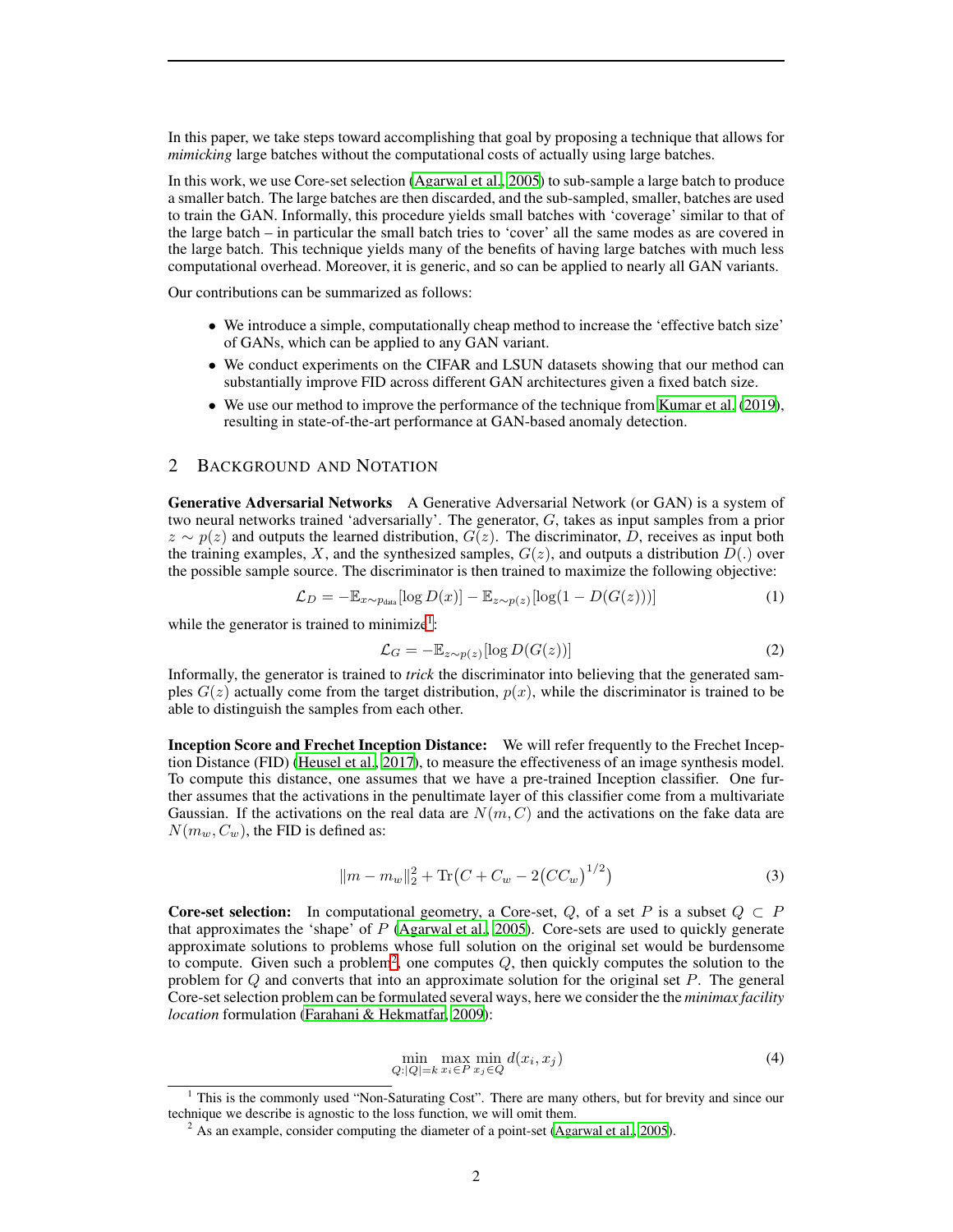where k is the desired size of Q, and  $d(.,.)$  is a metric on P. Informally, the formula above encodes the following objective: Find some set,  $Q$ , of points of size  $k$  such that the maximum distance between a point in  $P$  and its nearest point in  $Q$  is minimized. Since finding the exact solution to the minimax facility location problem is NP-Hard (Wolsey  $\&$  Nemhauser, 2014), we will have to make do with a greedy approximation, detailed in Section [3.3.](#page-3-0)

<span id="page-2-0"></span>Algorithm 1 GreedyCoreset

**Input:** batch size  $(k)$ , data points  $(x \text{ where } |x| > k)$ **Output:** subset of x of size  $k$  $s \leftarrow \{\}$ while  $|s| < k$  do  $\triangleright$  Iteratively add points to sampled set  $p \leftarrow \arg \max_{x_i \notin s} \min_{x_j \in s} d(x_i, x_j)$  $s \leftarrow s \cup \{p\}$ end whilereturn s

# 3 USING CORE-SET SAMPLING FOR GANS (OR SMALL-GAN)

We aim to use Core-set sampling to increase the effective batch size during GAN training. This involves replacing the basic sampling operation that is done implicitly when minibatches are created. This implicit sampling operation happens in two places: First, when we create a minibatch of samples drawn from the prior distribution  $p(z)$ . Second, when we create a minibatch of samples from the target distribution  $p_{data}(x)$  to update the parameters of the discriminator. The first of these replacements is relatively simple, while the second presents challenges. In both cases, we have to work around the fact that actually doing Core-set sampling is computationally hard.

## 3.1 SAMPLING FROM THE PRIOR

We need to sample from the prior when we update the discriminator and generator parameters. Our Core-set sampling algorithm doesn't take into account the geometry of the space we sample from, so sampling from a complicated density might cause trouble. This problem is not intractable, but it's nicer not to have to deal with it, so in the absence of any evidence that the form of the prior matters very much, we define the prior in our experiments to be the uniform distribution over a hypercube. To add Core-set sampling to the prior distribution, we sample  $n$  points from the prior, where  $n$  is greater than the desired batch size,  $k$ . We then perform Core-set selection on the large batch of size  $n$  to create a batch of size  $k$ . The smaller batch is what's actually used to perform an SGD step.

## 3.2 SAMPLING FROM THE TARGET DISTRIBUTION

Sampling from the target distribution is more challenging. The elements drawn from the distribution are high dimensional images, so taking pairwise distances between them will tend to work poorly due to concentration of distances [\(Donoho et al.](#page-8-2), [2000;](#page-8-2) [Sinha et al.](#page-11-9), [2019\)](#page-11-9), and the fact that Euclidean distances are semantically meaningless in image space [\(Girod](#page-9-8), [1993;](#page-9-8) [Eskicioglu & Fisher,](#page-9-9) [1995\)](#page-9-9).

To avoid these issues, we instead pre-process our data set by computing the 'Inception Embeddings' of each image using a pre-trained classifier [\(Szegedy et al.](#page-11-10), [2017\)](#page-11-10). This is commonly done in the transfer-learning literature, where it is generally accepted that these embeddings have nontrivial semantics [\(Yosinski et al., 2014](#page-11-11)). Since this pre-processing happens only once at the beginning of training, it doesn't affect the per-training-step performance.

In order to further reduce the time taken by the Core-set selection procedure, and inspired by the Johnson-Lindenstrauss Lemma [\(Dasgupta & Gupta, 2003](#page-8-3)), we take random low dimensional projections of the Inception Embeddings. Combined with Core-set selection, this gives us low-dimensional representations of the training set images in which pairwise Euclidean distances have meaningful semantics. We can then use Core-set sampling on those representations to select images at training time, analogous to how we select images from the prior.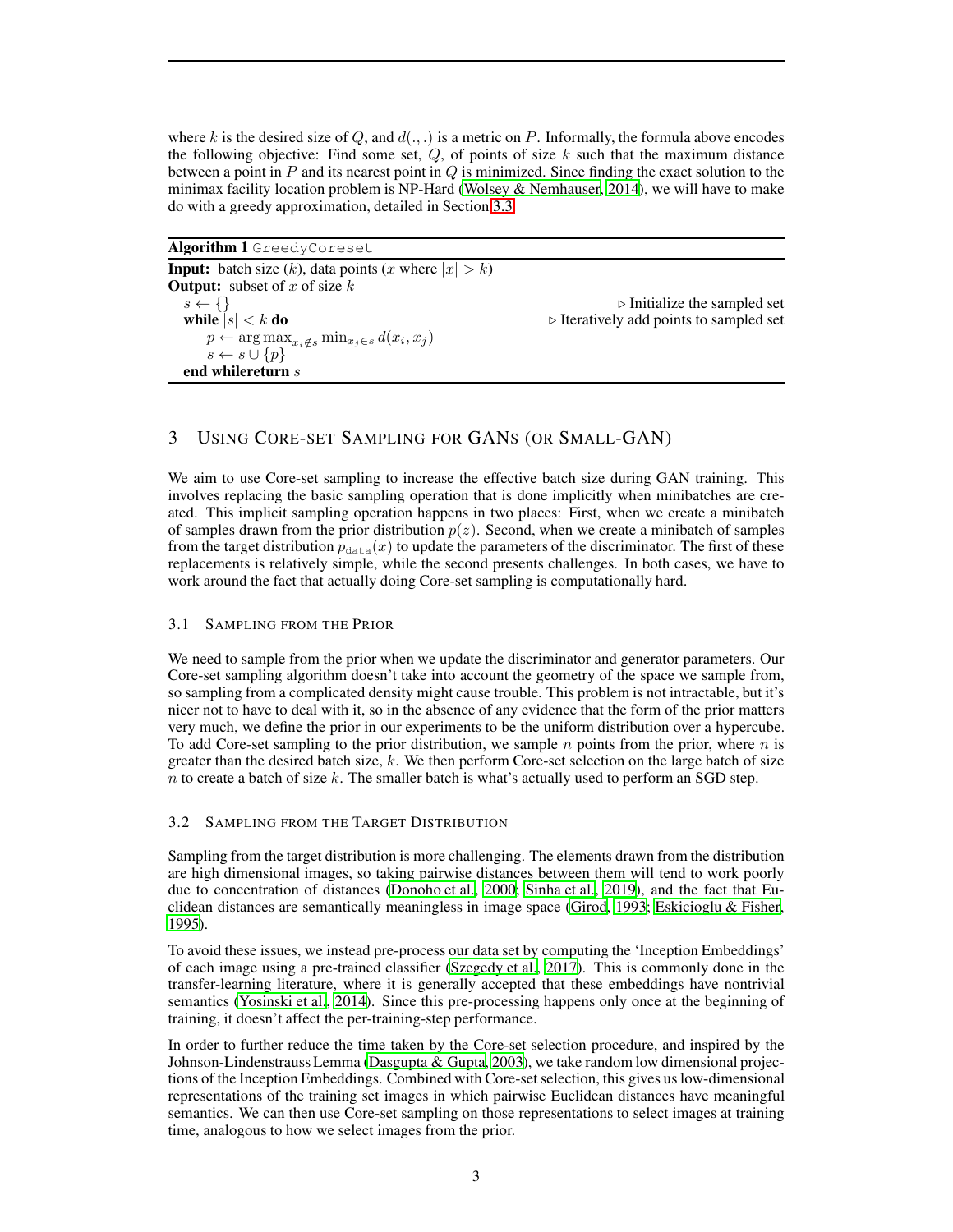#### <span id="page-3-0"></span>3.3 GREEDY CORE-SET SELECTION

In the above sections, we have invoked Core-set selection while glossing over the detail that exactly solving the k-center problem is NP-hard. This is important, because we propose to use Core-set selection at *every* training step<sup>[3](#page-3-1)</sup>. Fortunately, we can make do with an approximate solution, which is faster to compute: we use the greedy k-center algorithm (similar to [Sener & Savarese \(2017\)](#page-10-6)) summarized in Alg. [1.](#page-2-0)

#### 3.4 SMALL-GAN

Our full proposed algorithm for GAN training is presented in Alg. [2.](#page-3-2) Our technique is agnostic to the underlying GAN framework and therefore can replace random sampling of mini-batches for all GAN variants. More implementation details and design choices are presented in Section [4.](#page-3-3)

<span id="page-3-2"></span>

| Algorithm $2$ Small-GAN                                                                                 |                                                                    |
|---------------------------------------------------------------------------------------------------------|--------------------------------------------------------------------|
| <b>Input:</b> target batch size (k), starting batch size ( $n > k$ ), Inception embeddings ( $\phi_I$ ) |                                                                    |
| <b>Output:</b> a trained GAN                                                                            |                                                                    |
| Initialize networks $G$ and $D$                                                                         |                                                                    |
| for $step = 1$ to  do                                                                                   |                                                                    |
| $z \sim p(z)$                                                                                           | $\triangleright$ Sample <i>n</i> points from the prior             |
| $x \sim p(x)$                                                                                           | $\triangleright$ Sample <i>n</i> points from the data distribution |
| $\phi(x) \leftarrow \phi_I(x)$                                                                          | $\triangleright$ Get cached embeddings for x                       |
| $\hat{z} \leftarrow$ GreedyCoreset(z)                                                                   | $\triangleright$ Get Core-set of z                                 |
| $\phi(x) \leftarrow$ GreedyCoreset $(\phi(x))$                                                          | $\triangleright$ Get Core-set of embeddings                        |
| $\hat{x} \leftarrow \phi_t^{-1}(\widehat{\phi(x)})$                                                     | $\triangleright$ Get x corresponding to sampled embeddings         |
| Update GAN parameters as usual                                                                          |                                                                    |
| end for                                                                                                 |                                                                    |

## <span id="page-3-3"></span>4 EXPERIMENTS

In this section we look at the performance of our proposed sampling method on various tasks: In the first experiment, we train a GAN on a Gaussian mixture dataset with a large number of modes and confirm our method substantially mitigates 'mode-dropping'. In the second, we apply our technique to GAN-based anomaly detection [\(Kumar et al.](#page-10-5), [2019](#page-10-5)) and significantly improve on prior results. Finally, we test our method on standard image synthesis benchmarks and confirm that our technique seriously reduces the need for large mini-batches in GAN training. The variety of settings in these experiments testifies to the generality of our proposed technique.

#### 4.1 IMPLEMENTATION DETAILS

For our Core-set algorithm, the distance function,  $d(\cdot, \cdot)$  s the  $\ell_2$ -norm for both the prior and target distributions. The hyper-parameters used in each experiment are the same as originally proposed in the paper introducing that experiment, unless stated otherwise. For over-sampling, we use a factor of 4 for the prior  $p(z)$  and a factor of 8 for the target,  $p(x)$ , unless otherwise stated. We investigate the effects of different over-sampling factors in the ablation study in Section [4.6.](#page-6-0)

#### <span id="page-3-4"></span>4.2 MIXTURE OF GAUSSIANS

We first investigate the problem of mode dropping [\(Arora et al.](#page-8-4), [2018\)](#page-8-4) in GANs, where the GAN generator is unable to recover some modes from the target data set. We investigate the performance of training a GAN to recover a different number of modes of 2D isotropic Gaussian distributions, with a standard deviation of 0.05. We use a similar experimental setup as [Azadi et al.](#page-8-5) [\(2018\)](#page-8-5), where our generator and discriminator are parameterized using 4 ReLU-fully connected networks, and use

<span id="page-3-1"></span><sup>&</sup>lt;sup>3</sup> Though the Core-set sampling does happens on CPU and so could be done in parallel to the GPU operations used to train the model, as long as the Core-set sampling time doesn't exceed the time of a forward and backward pass – which it doesn't.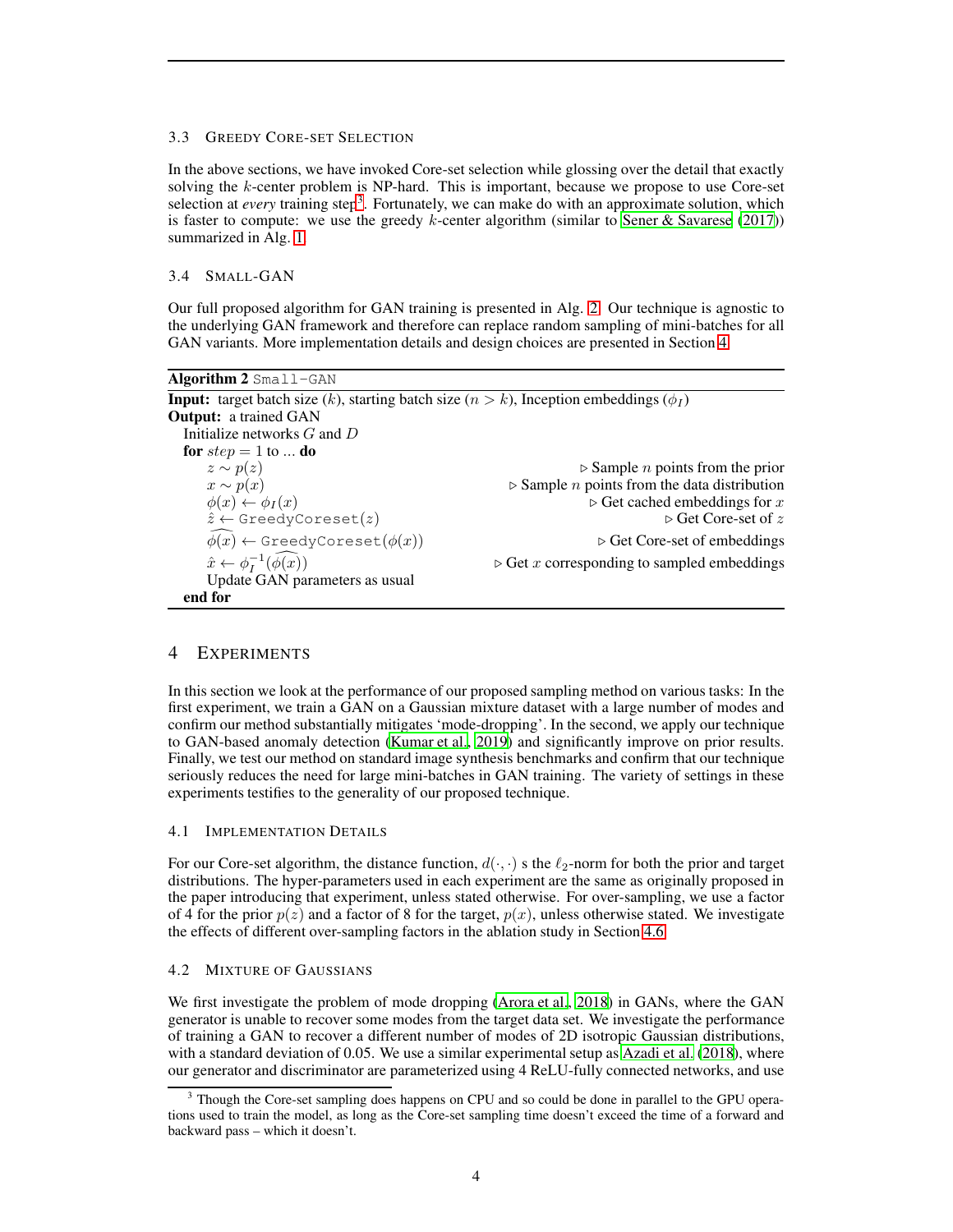| Number of<br>Modes | % of Recovered<br>Modes (GAN) | % of Recovered<br>Modes (Ours) | % of High-Quality<br>Samples (GAN) | % of High-Quality<br>Samples (Ours) |
|--------------------|-------------------------------|--------------------------------|------------------------------------|-------------------------------------|
| 25                 | 100                           | 100                            | 95.76                              | 98.9                                |
| 36                 | 100                           | 100                            | 92.73                              | 95.34                               |
| 49                 | 98.12                         | 99.85                          | 84.28                              | 88.1                                |
| 64                 | 96.13                         | 99.01                          | 68.81                              | 82.11                               |
| 81                 | 92.59                         | 98.84                          | 49.74                              | 71.75                               |
| 100                | 90.67                         | 97.33                          | 23.31                              | 49.87                               |

<span id="page-4-0"></span>Table 1: Experiments with large number of modes

| Held-out Digit | Bi-GAN | MEG   | Core-set+MEG |
|----------------|--------|-------|--------------|
|                | 0.287  | 0.281 | 0.351        |
|                | 0.443  | 0.401 | 0.501        |
|                | 0.514  | 0.402 | 0.518        |
|                | 0.347  | 0.29  | 0.387        |
|                | 0.307  | 0.342 | 0.39         |

<span id="page-4-1"></span>Table 2: Experiments with Anomaly Detection on MNIST dataset. The Held-out digit represents the digit that was held out of the training set during training and treated as the anomaly class. The numbers reported is the area under the precision-recall curve.

the standard GAN loss in Eq. [1](#page-1-2) and [2.](#page-1-3) To evaluate the performance of the models, we generate 10, 000 samples and assign them to their closest mode. As in [Azadi et al. \(2018](#page-8-5)), the metrics we use to evaluate performance are:  $i)$  'high quality samples', which are samples within 4 standard deviations of the assigned mode and  $ii$ ) 'recovered modes' which are mixture components with at least one assigned sample.

Our results are present in table [1,](#page-4-0) where we experiment with an increasing number of modes. We see that as the number of modes increases, a normal GAN suffers from increased mode dropping and lower sample quality compared to Core-set selection. With 100 modes, Core-set selection recovers 97.33% of the modes compared to 90.67% for the vanilla GAN. Core-set selection also generates 49.87% 'high quality' samples compared to 23.31% for the vanilla GAN.

## 4.3 ANOMALY DETECTION

To see whether our method can be useful for more than just GANs, we also apply it to the Maximum Entropy Generator (MEG) from [Kumar et al.](#page-10-5) [\(2019\)](#page-10-5). MEG is an energy-based model whose training procedure requires maximizing the entropy of the samples generated from the model. Since MEG gives density estimates for arbitrary data points, it can be used for anomaly detection – a fundamental goal of machine learning research [\(Chandola et al.](#page-8-6), [2009;](#page-8-6) [Kwon et al.](#page-10-7), [2017\)](#page-10-7) – in which one aims to find samples that are 'atypical' given a source data set. [Kumar et al.](#page-10-5) [\(2019\)](#page-10-5) do use MEG successfully for this purpose, achieving results close to the state-of-the-art technique for GAN-based anomaly detection [\(Zenati et al.](#page-11-12), [2018\)](#page-11-12). We hypothesized that – since energy estimates can in theory be improved by larger batch sizes – these results could be further improved by using Core-set selection, and we ran an experiment to confirm this hypothesis.

We follow the experimental set-up from [Kumar et al.](#page-10-5) [\(2019\)](#page-10-5) by training the MEG with all samples from a chosen MNIST digit left-out during training. Those samples then serve as the 'anomaly class' during evaluation. We report the area under the precision-recall curve and average the score over the last 10 epochs. The results are reported in Table [2,](#page-4-1) which provides clear evidence in favor of our above hypothesis: for all digits tested, adding Core-set selection to MEG substantially improves the results. By performing these experiments, we aim to show the general applicability of Core-set selection, not to suggest that MEG is superior to BiGANs [\(Zenati et al.](#page-11-12), [2018](#page-11-12)) on the task. We think it's likely that similar improvements could be achieved by using Core-set selection with BiGANs.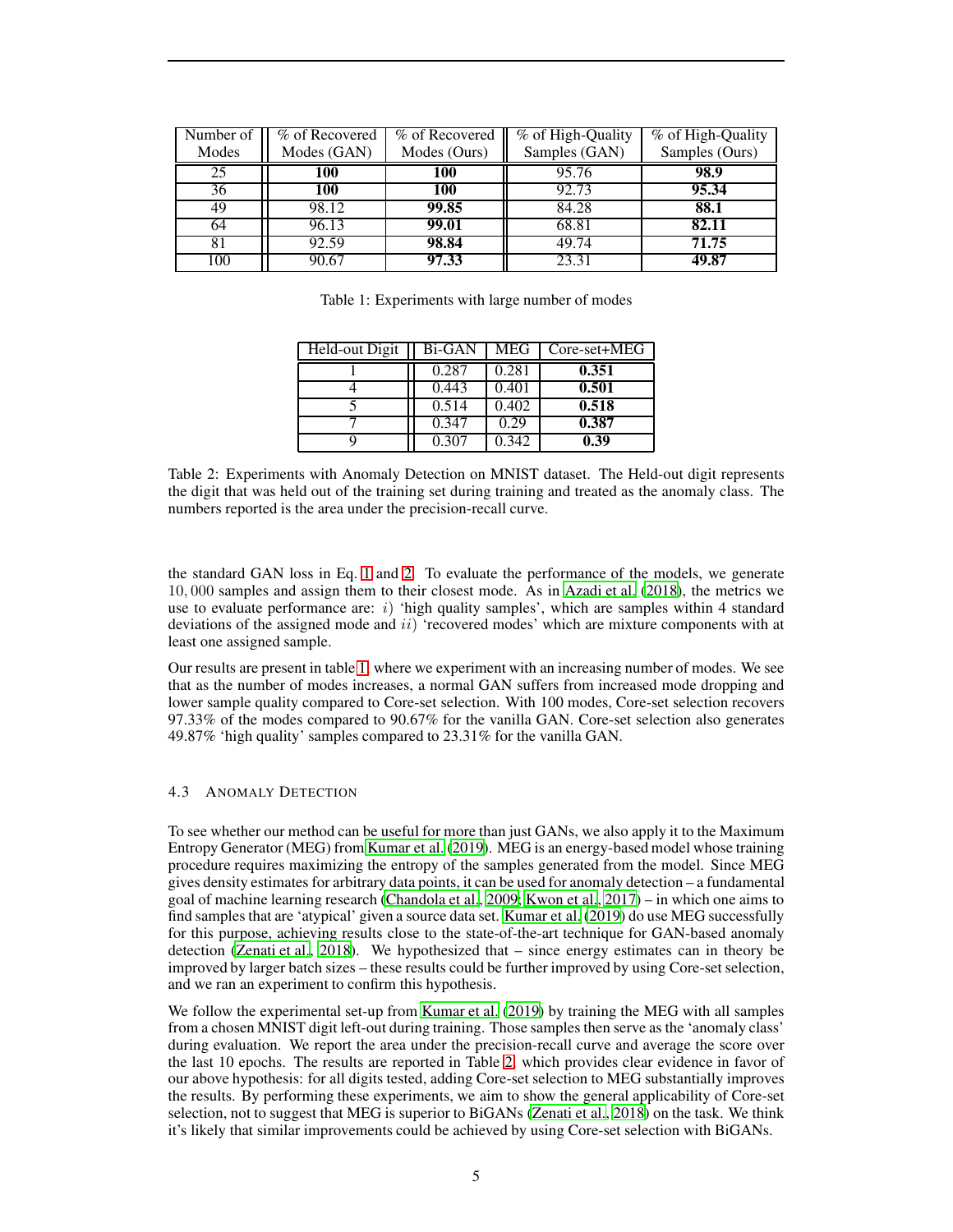|                 | Small-GAN       |                         | Small-GAN |                                              | Small-GAN       |
|-----------------|-----------------|-------------------------|-----------|----------------------------------------------|-----------------|
| GAN (batch-     | (batch-size)    | $\parallel$ GAN (batch- |           | $\theta$ (batch-size $\parallel$ GAN (batch- | (batch-size)    |
| $size = 128$    | $= 128$         | $size = 256$            | $= 256$   | $size = 512$                                 | $= 512$         |
| $18.75 \pm 0.2$ | $16.73 \pm 0.1$ | $17.9 \pm 0.1$          |           | 16.22 $\pm$ 0.3   15.68 $\pm$ 0.2            | $15.08 \pm 0.1$ |

Table 3: FID scores for CIFAR using SN-GAN as the batch-size is progressively doubled. The FID score is calculated using 50, 000 generated samples from the generator.

| Small-GAN (batch- GAN (batch- GAN (batch- GAN (batch- |             |              |              |  |
|-------------------------------------------------------|-------------|--------------|--------------|--|
| $size = 64$                                           | $size = 64$ | $size = 128$ | $size = 256$ |  |
| 13.08                                                 | 14.82       | 13.02        | 12.63        |  |

Table 4: FID scores for LSUN using SAGAN as the batch-size is progressively doubled. The FID score is calculated using 50, 000 generated samples from the generator. All experiments were run on the 'outdoor church' subset of the dataset.

#### 4.4 IMAGE SYNTHESIS

CIFAR and LSUN: We also conduct experiments on standard image synthesis benchmarks. To further show the generality of our method, we experiment with two different GAN architectures and two image datasets. We use Spectral Normalization-GAN [\(Miyato et al.](#page-10-1), [2018\)](#page-10-1) and Self Attention-GAN [\(Zhang et al., 2018\)](#page-11-0) on the CIFAR [\(Krizhevsky et al., 2009\)](#page-9-10) and LSUN [\(Yu et al., 2015\)](#page-11-13) datasets, respectively. For the LSUN dataset, which consists of 10 different categories, we train the model using the 'outdoor church' subset of the data.

For evaluation, we measured the FID scores [\(Heusel et al., 2017\)](#page-9-6) of 50, 000 generated samples from the trained models<sup>[4](#page-5-0)</sup>. We compare the performance using SN-GANs with and without Core-set selection across progressively doubling batch sizes. We observe a similar effect to [Brock et al. \(2018\)](#page-8-0): just by increasing the mini-batch size by a factor of 4, from 128 to 512, we are able to improve the FID scores from 18.75 to 15.68 for SN-GANs. This further demonstrates the importance of large mini-batches for GAN training. Adding Core-set selection significantly improves the performance of the underlying GAN for all batch-sizes. For a batch size of 128, our model using Core-set sampling significantly outperforms the normal SN-GAN trained with a batch size of 256, and is comparable to an SN-GAN trained with a batch size of 512. The results suggest that the models perform significantly better for any given batch size when Coreset-sampling is used.

However, Core-set sampling does become less helpful as the underlying batch size increases: for SN-GAN, the performance improvement at a batch size of 128 is much larger than the improvement at a batch size of 512. This supports the hypothesis that Core-set selection works by approximating the coverage of a larger batch; a larger batch can already recover more modes of the data - so under this hypothesis, we would expect Core-set selection to help less.

We see similar results when experimenting with Self Attention GANs (SAGAN) [\(Zhang et al.](#page-11-0), [2018\)](#page-11-0) on the LSUN dataset [\(Yu et al., 2015\)](#page-11-13). Compared to our results with SN-GAN, increasing the batch size results in a smaller difference in the performance for the SAGAN model, but we still see the FID improve from 14.82 to 12.63 as the batch-size is increased by a factor of 4. Using Core-set sampling with a batch size of 64, we are able to achieve a comparable score to when the model is trained with a batch size of 128. We believe that one reason for a comparably smaller advantage of using Core-set sampling on LSUN is the nature of the data itself: using the 'outdoor church' subset of LSUN reduces the total number of 'modes' *possible* in the target distribution, since images of churches have fewer differences than the images in CIFAR-10 data set. We see similar effects in the mixture of Gaussians experiment (See [4.2\)](#page-3-4) where the relative difference between a GAN trained with and without Core-set sampling increases as the number of modes are increased.

ImageNet: Finally, in order to test that our method would work 'atscale', we ran an experiment on the ImageNet data set. Using the code at <https://github.com/heykeetae/Self-Attention-GAN>, we trained two GANs:

<span id="page-5-0"></span><sup>4</sup>Note that we measure the performance of all the models using the PyTorch version of FID scores, and not the official Tensorflow one. We ran all our experiments with the same code for accurate comparison.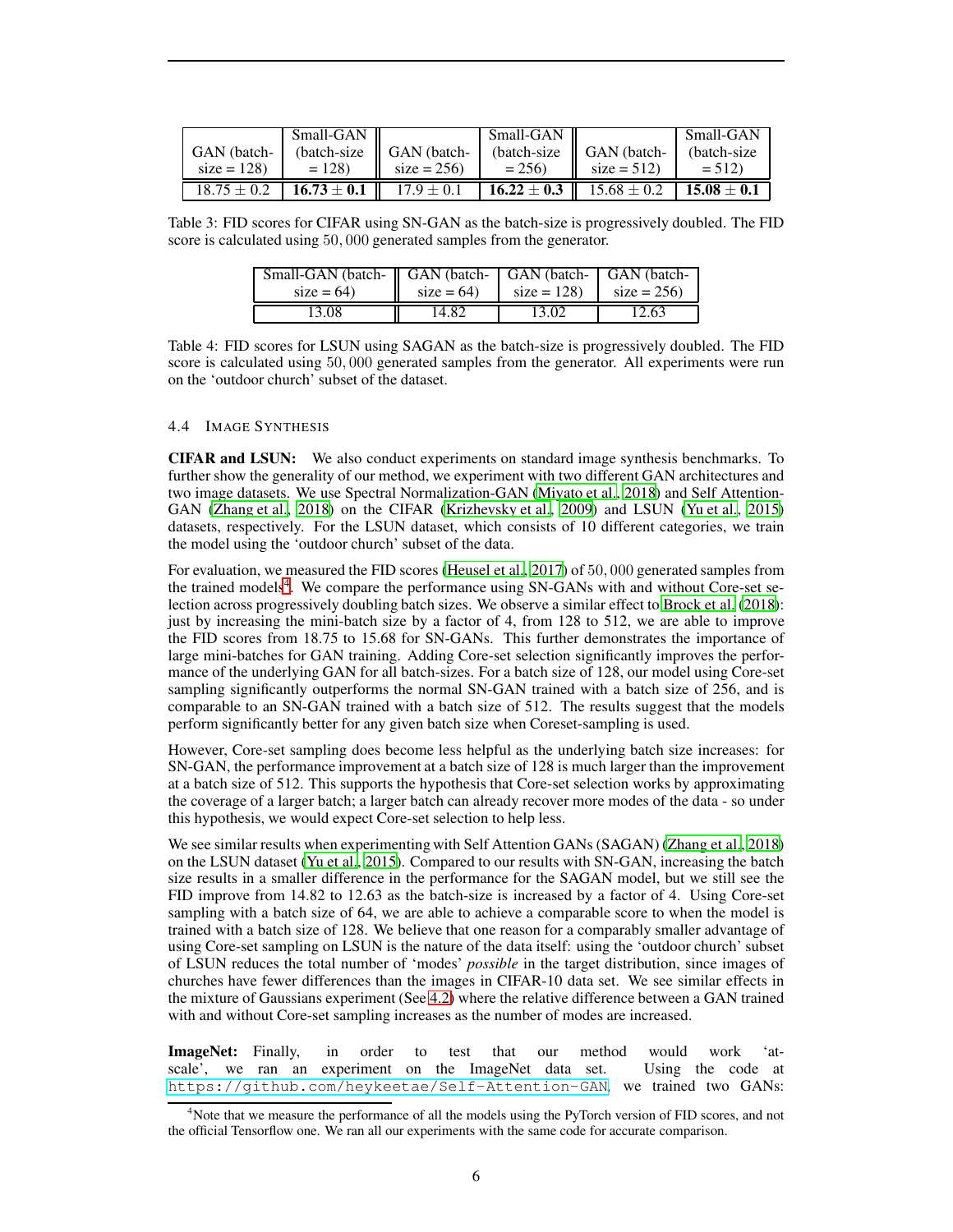| Small-GAN (batch   SN-GAN (batch   SN-GAN (batch   SN-GAN (batch |              |              |              |
|------------------------------------------------------------------|--------------|--------------|--------------|
| $size = 128$                                                     | $size = 128$ | $size = 256$ | $size = 512$ |
| 14.51                                                            | 13.31        | 26.46        | 51.64        |

<span id="page-6-1"></span>Table 5: Timing to perform 50 gradient updates for SN-GAN with and without Core-sets. The time is measured in seconds. All the experiments were performed on a single NVIDIA Titan-XP GPU. The sampling factor was 4 for the prior and 8 for the target distribution.

| S <sub>ma</sub><br>$L(T + A)$ | B |               |  |
|-------------------------------|---|---------------|--|
|                               |   | $\Omega$<br>ີ |  |

<span id="page-6-2"></span>Table 6: FID scores for CIFAR using SN-GAN. The experiment list is: A = Training an SN-GAN, B  $=$  Core-set selection directly on the images, C  $=$  Core-set applied directly on Inception embeddings without a random projection,  $D = \text{Core-set}$  applied only on the prior distribution,  $E = \text{Core-set}$ applied only on target distribution.

The first is trained exactly as described in the open-source code. The second is trained using Coreset selection, with all other hyper-parameters unchanged. Simply adding Coreset selection to the existing SAGAN code materially improved the FID (which we compute using 50000 samples): the baseline model had an FID of 19.40 and the Core-set model had an FID of 17.33.

## 4.5 TIMING ANALYSIS

Since random sampling can be done very quickly, it is important to investigate the amount of time it takes to train GANs with and without Core-set sampling. We measured the time for SN-GAN to do 50 gradient steps on the CIFAR dataset with various mini-batch sizes: the results are in Table [5.](#page-6-1) On average, for each gradient step, the time added by performing Core-Set sampling is only 0.024 seconds.

#### <span id="page-6-0"></span>4.6 ABLATION STUDY

We conduct an ablation study to investigate the reasons for the effectiveness of Core-set selection. We also investigate the effect of different sampling factors and other hyper-parameters. We run all ablation experiments on the task of image synthesis using SN-GAN [\(Miyato et al.](#page-10-1), [2018\)](#page-10-1) with the CIFAR-10 dataset [\(Krizhevsky et al., 2009](#page-9-10)). We use the same hyperparameters as in our main image synthesis experiments and a batch size of 128, unless otherwise stated.

## 4.7 EXAMINATION OF MAIN HYPER-PARAMETERS

We examine  $i)$  the importance of the chosen target distribution for Core-set selection and  $ii)$  the importance of performing Core-set on that target distribution. The FID scores are reported in Table [6.](#page-6-2)

The importance of the target distribution is clear, since performing Core-set selection directly on the images (experiment B) performs similar to random-sampling. Experiment C supports our hypothesis that performing a random projection on the Inception embeddings can preserve semantic information while reducing the dimensionality of the features. This increases the effectiveness of Core-set sampling and reduces sampling time.

Our ablation study also shows the importance of performing Core-set selection on both the prior and target distribution. The FID scores of the models are considerably worse when Core-set sampling is used on either distribution alone.

## 4.8 EXAMINATION OF SAMPLING FACTORS

Another important hyper-parameter for training GANs using Core-set selection is the sampling factor. In Table [7](#page-7-0) we varied the factors by which both the prior and the target distributions were over-sampled. We see that using 4 for the sampling factor for the prior and 8 for the sampling factor for the target distribution results in the best performance.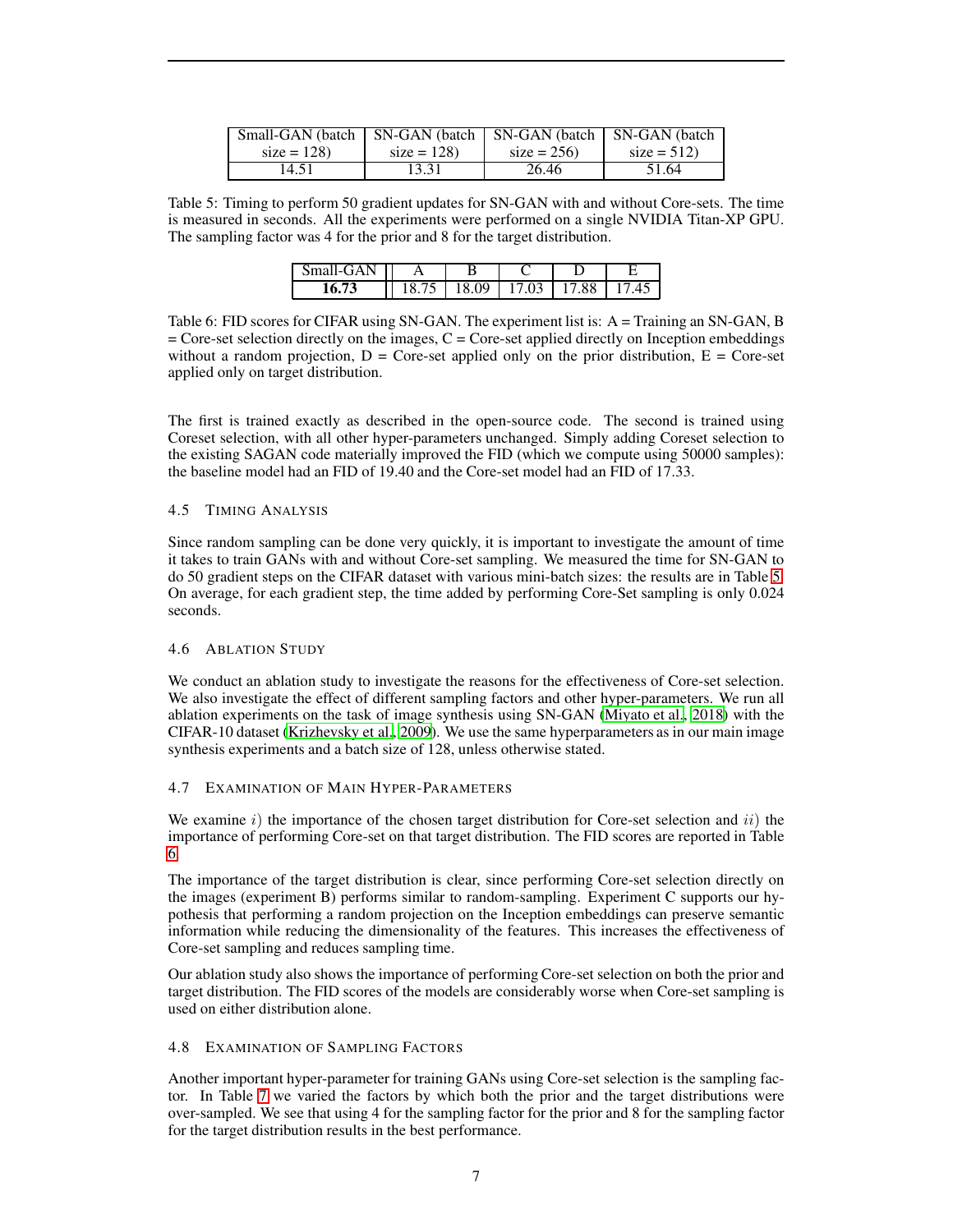|  |  | 18.01   17.8   17.59   17.12   16.83   16.73   16.9   17.95   20.79 |  |  |
|--|--|---------------------------------------------------------------------|--|--|

<span id="page-7-0"></span>Table 7: FID scores for CIFAR using SN-GAN. Each of the experiment shows a different pair of over-sampling factors for the prior and target distributions. The factors are listed as: sampling factor for prior distribution  $\times$  sampling factor for target distribution. A = 2  $\times$  2; B = 2  $\times$  4; C = 4  $\times$  2; D =  $4 \times 4$ ; E =  $8 \times 4$ ; F =  $4 \times 8$ ; G =  $8 \times 8$ ; H =  $16 \times 16$ ; I =  $32 \times 32$ 

# 5 RELATED WORK

## 5.1 VARIANCE REDUCTION IN GANS

Researchers have proposed reducing variance in GAN training from an optimization perspective, by directly changing the way each of the networks are optimized. Some have proposed applying the extragradient method [\(Chavdarova et al., 2019\)](#page-8-7), and others have proposed casting the *minimax* twoplayer game as a variational-inequality problem [\(Gidel et al.](#page-9-11), [2018](#page-9-11)). [Brock et al. \(2018](#page-8-0)) recently proposed to reduce variance directly by using large mini-batch sizes.

## 5.2 STABILITY IN GAN TRAINING

Stabilizing GANs has been extensively studied theoretically. Researchers have worked on improving the dynamics of the two player minimax game in a variety of ways [\(Nagarajan & Kolter,](#page-10-8) [2017;](#page-10-8) [Mescheder et al., 2018](#page-10-9); [Mescheder, 2018;](#page-10-10) [Li et al.](#page-10-11), [2017b;](#page-10-11) [Arora et al., 2017\)](#page-8-8). Training instability has been linked to the architectural properties of GANs: especially to the discriminator [\(Miyato et al., 2018\)](#page-10-1). Proposed architectural stabilization techniques include using Convolutional Neural Networks (CNNs) [\(Radford et al., 2015\)](#page-10-12), using very large batch sizes [\(Brock et al.,](#page-8-0) [2018\)](#page-8-0), using an ensemble of the discriminators [\(Durugkar et](#page-9-12) al., [2016\)](#page-9-12), using spectral normalization for the discriminator [\(Miyato et al., 2018](#page-10-1)), adding self-attention layers for the generator and discriminator networks [\(Vaswani et al.](#page-11-14), [2017;](#page-11-14) [Zhang](#page-11-0) et al., [2018\)](#page-11-0) and using iterative updates to a *global* generator and discriminator using an ensemble of paired generators and discriminators [\(Chavdarova & Fleuret, 2018](#page-8-9)). Different objectives have also been proposed to stabilize GAN training [\(Arjovsky et al.](#page-8-10), [2017;](#page-8-10) [Gulrajani et al.](#page-9-13), [2017;](#page-9-13) [Li et al., 2017a;](#page-10-13) [Mao et al., 2017](#page-10-14); [Mroueh & Sercu, 2017;](#page-10-15) [Bellemare et al., 2017\)](#page-8-11).

## 5.3 CORE-SET SELECTION

Core-set sampling has been widely studied from an algorithmic perspective in attempts to find better approximate solutions to the original NP-Hard problem [\(Agarwal et al.](#page-8-1), [2005;](#page-8-1) [Clarkson, 2010](#page-8-12); [Pratap & Sen](#page-10-16), [2018\)](#page-10-16). The optimality of the sub-sampled solutions have also been studied theoretically [\(Barahona & Chudak, 2005;](#page-8-13) [Goldman, 1971](#page-9-14)). See [Phillips \(2016\)](#page-10-17) for a recent survey on Core-set selection algorithms. Core-sets have been applied to many machine learning problems such as k-means and approximate clustering [\(Har-Peled & Mazumdar, 2004](#page-9-15); [Har-Peled & Kushal, 2007](#page-9-16); Bādoiu et al., 2002)), active learning for SVMs [\(Tsang et al., 2005;](#page-11-15) [2007\)](#page-11-16), unsupervised subset selection for hidden Markov models [\(Wei et al., 2013\)](#page-11-17) scalable Bayesian inference, [\(Huggins et al.,](#page-9-17) [2016\)](#page-9-17) and mixture models [\(Feldman et al., 2011\)](#page-9-18). We are not aware of Core-set selection being applied to GANs.

## 5.4 CORE-SET SELECTION IN DEEP LEARNING

Core-set selection is largely underexplored in the Deep Learning literature, but interest has recently increased. [Sener & Savarese](#page-10-6) [\(2017\)](#page-10-6) proposed to use Core-setsampling as a batch-mode active learning sampler for CNNs. Their method used the embeddings of a trained network to sample from. [Mussay et al.](#page-10-18) [\(2019\)](#page-10-18) proposed using Core-set selection on the activations of a neural network for network compression. Core-set selection has also been used in continual learning to sample points for episodic memory [\(Nguyen et al.](#page-10-19), [2017](#page-10-19)).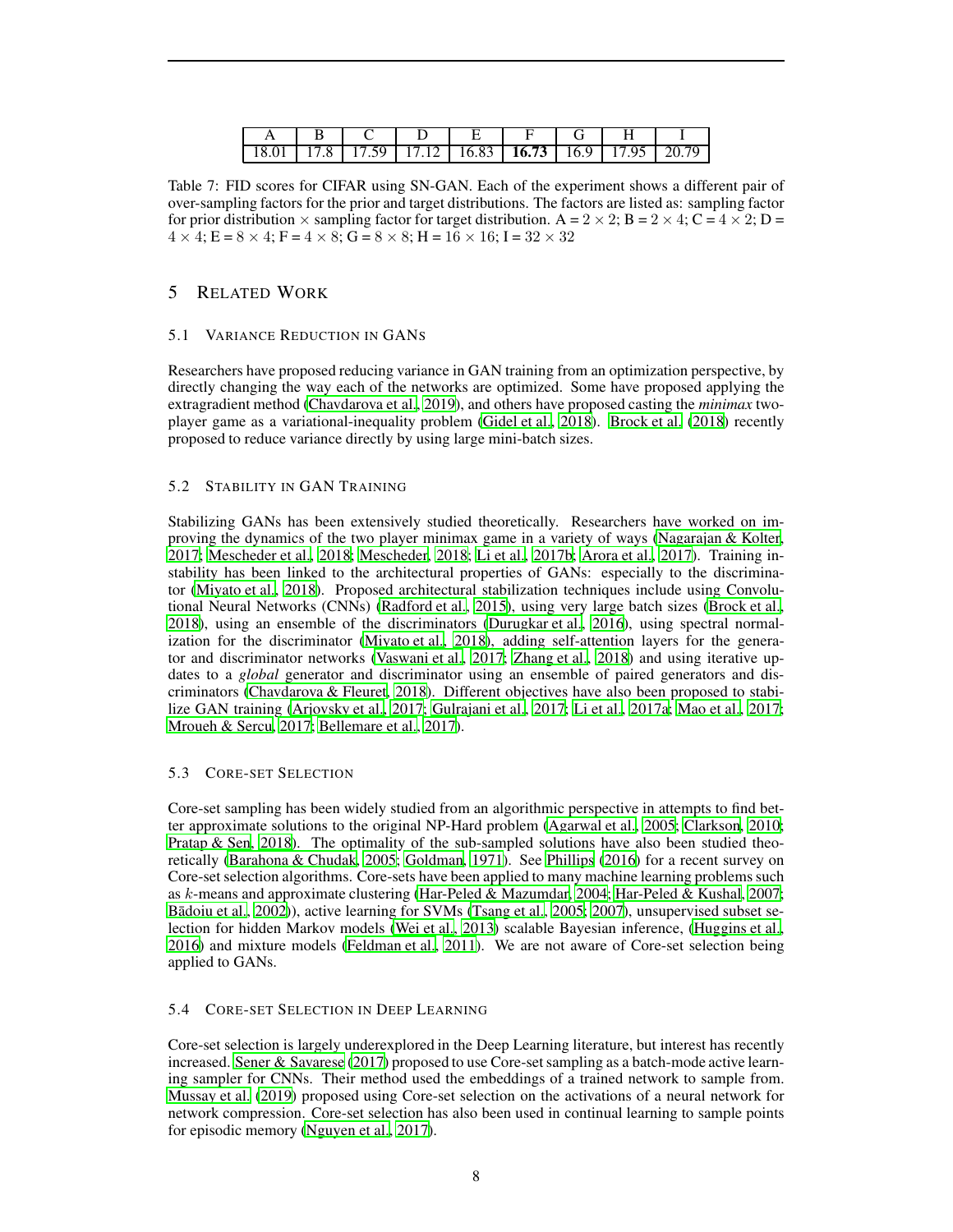#### 6 CONCLUSION

In this work we present a general way to mimic using a large batch-size in GANs while minimizing computational overhead. This technique uses Core-set selection and improves performance in a wide variety of contexts. This work also suggets further research: a similar method could be applied to other learning tasks where large mini-batches may be useful.

## 7 ACKNOWLEDGEMENTS

We thank Colin Raffel for feedback on a draft of this paper.

#### **REFERENCES**

- <span id="page-8-1"></span>Pankaj K Agarwal, Sariel Har-Peled, and Kasturi R Varadarajan. Geometric approximation via coresets. *Combinatorial and computational geometry*, 52:1–30, 2005.
- <span id="page-8-10"></span>Martin Arjovsky, Soumith Chintala, and L´eon Bottou. Wasserstein gan. *arXiv preprint arXiv:1701.07875*, 2017.
- <span id="page-8-8"></span>Sanjeev Arora, Rong Ge, Yingyu Liang, Tengyu Ma, and Yi Zhang. Generalization and equilibrium in generative adversarial nets (gans). In *Proceedings of the 34th International Conference on Machine Learning-Volume 70*, pp. 224–232. JMLR. org, 2017.
- <span id="page-8-4"></span>Sanjeev Arora, Andrej Risteski, and Yi Zhang. Do gans learn the distribution? some theory and empirics. 2018.
- <span id="page-8-5"></span>Samaneh Azadi, Catherine Olsson, Trevor Darrell, Ian Goodfellow, and Augustus Odena. Discriminator rejection sampling. *arXiv preprint arXiv:1810.06758*, 2018.
- <span id="page-8-14"></span>Mihai B¯adoiu, Sariel Har-Peled, and Piotr Indyk. Approximate clustering via core-sets. In *Proceedings of the thiry-fourth annual ACM symposium on Theory of computing*, pp. 250–257. ACM, 2002.
- <span id="page-8-13"></span>Francisco Barahona and FabiáN A Chudak. Near-optimal solutions to large-scale facility location problems. *Discrete Optimization*, 2(1):35–50, 2005.
- <span id="page-8-11"></span>Marc G Bellemare, Ivo Danihelka, Will Dabney, Shakir Mohamed, Balaji Lakshminarayanan, Stephan Hoyer, and Rémi Munos. The cramer distance as a solution to biased wasserstein gradients. *arXiv preprint arXiv:1705.10743*, 2017.
- <span id="page-8-0"></span>Andrew Brock, Jeff Donahue, and Karen Simonyan. Large scale gan training for high fidelity natural image synthesis. *arXiv preprint arXiv:1809.11096*, 2018.
- <span id="page-8-6"></span>Varun Chandola, Arindam Banerjee, and Vipin Kumar. Anomaly detection: A survey. *ACM computing surveys (CSUR)*, 41(3):15, 2009.
- <span id="page-8-9"></span>Tatjana Chavdarova and François Fleuret. Sgan: An alternative training of generative adversarial networks. In *Proceedings of the IEEE Conference on Computer Vision and Pattern Recognition*, pp. 9407–9415, 2018.
- <span id="page-8-7"></span>Tatjana Chavdarova, Gauthier Gidel, François Fleuret, and Simon Lacoste-Julien. Reducing noise in gan training with variance reduced extragradient. *arXiv preprint arXiv:1904.08598*, 2019.
- <span id="page-8-12"></span>Kenneth L Clarkson. Coresets, sparse greedy approximation, and the frank-wolfe algorithm. *ACM Transactions on Algorithms (TALG)*, 6(4):63, 2010.
- <span id="page-8-3"></span>Sanjoy Dasgupta and Anupam Gupta. An elementary proof of a theorem of johnson and lindenstrauss. *Random Structures & Algorithms*, 22(1):60–65, 2003.
- <span id="page-8-2"></span>David L Donoho et al. High-dimensional data analysis: The curses and blessings of dimensionality. *AMS math challenges lecture*, 1(2000):32, 2000.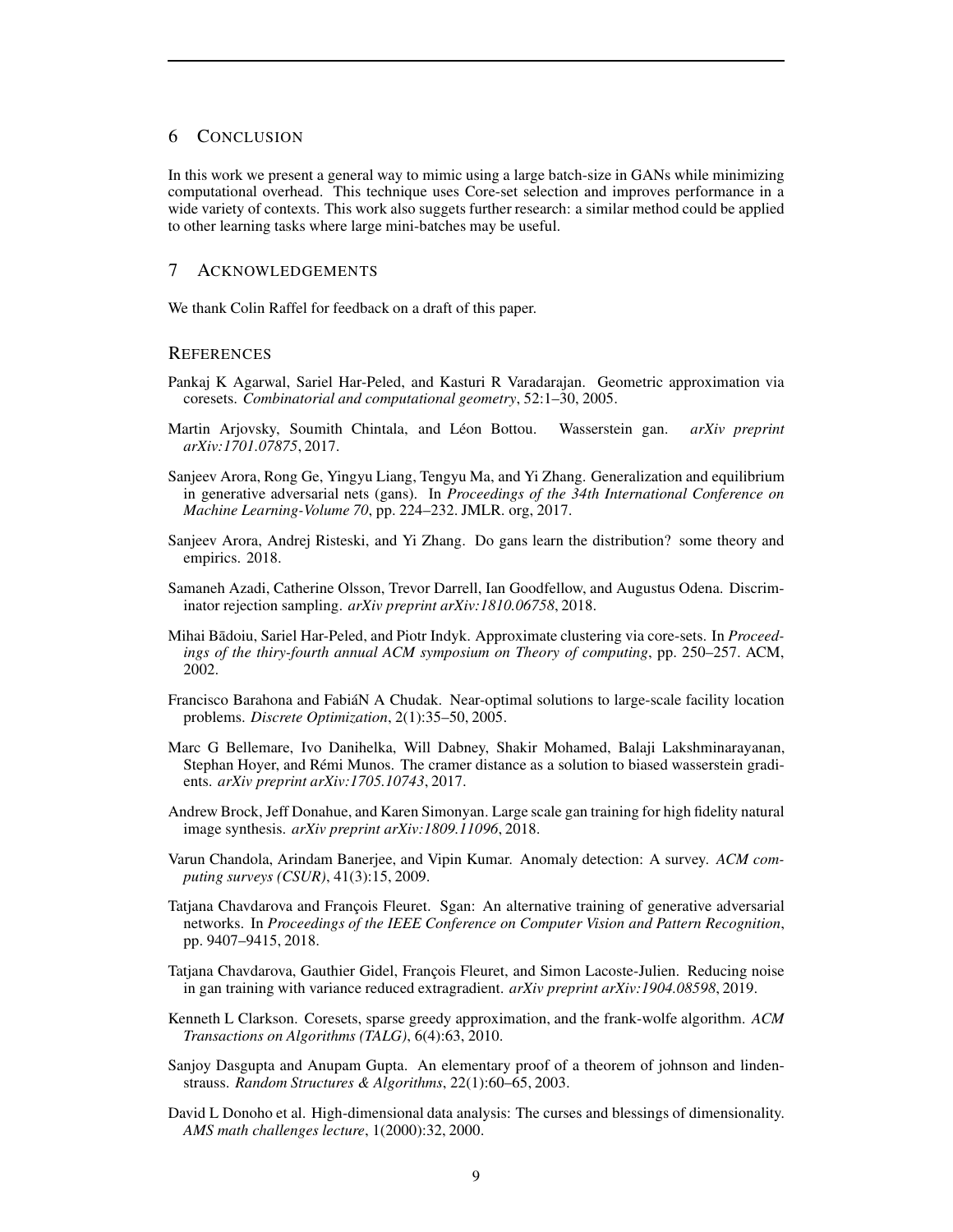- <span id="page-9-12"></span>Ishan Durugkar, Ian Gemp, and Sridhar Mahadevan. Generative multi-adversarial networks. *arXiv preprint arXiv:1611.01673*, 2016.
- <span id="page-9-9"></span>Ahmet M Eskicioglu and Paul S Fisher. Image quality measures and their performance. *IEEE Transactions on communications*, 43(12):2959–2965, 1995.
- <span id="page-9-7"></span>Reza Zanjirani Farahani and Masoud Hekmatfar. *Facility location: concepts, models, algorithms and case studies*. Springer, 2009.
- <span id="page-9-1"></span>William Fedus, Ian Goodfellow, and Andrew M Dai. Maskgan: better text generation via filling in the . *arXiv preprint arXiv:1801.07736*, 2018.
- <span id="page-9-18"></span>Dan Feldman, Matthew Faulkner, and Andreas Krause. Scalable training of mixture models via coresets. In *Advances in neural information processing systems*, pp. 2142–2150, 2011.
- <span id="page-9-11"></span>Gauthier Gidel, Hugo Berard, Gaëtan Vignoud, Pascal Vincent, and Simon Lacoste-Julien. A variational inequality perspective on generative adversarial networks. *arXiv preprint arXiv:1802.10551*, 2018.
- <span id="page-9-8"></span>Bernd Girod. What's wrong with mean-squared error? *Digital images and human vision*, pp. 207–220, 1993.
- <span id="page-9-14"></span>AJ Goldman. Optimal center location in simple networks. *Transportation science*, 5(2):212–221, 1971.
- <span id="page-9-0"></span>Ian Goodfellow, Jean Pouget-Abadie, Mehdi Mirza, Bing Xu, David Warde-Farley, Sherjil Ozair, Aaron Courville, and Yoshua Bengio. Generative adversarial nets. In *Advances in neural information processing systems*, pp. 2672–2680, 2014.
- <span id="page-9-4"></span>Priya Goyal, Piotr Dollár, Ross Girshick, Pieter Noordhuis, Lukasz Wesolowski, Aapo Kyrola, Andrew Tulloch, Yangqing Jia, and Kaiming He. Accurate, large minibatch sgd: Training imagenet in 1 hour. *arXiv preprint arXiv:1706.02677*, 2017.
- <span id="page-9-13"></span>Ishaan Gulrajani, Faruk Ahmed, Martin Arjovsky, Vincent Dumoulin, and Aaron C Courville. Improved training of wasserstein gans. In *Advances in neural information processing systems*, pp. 5767–5777, 2017.
- <span id="page-9-2"></span>Jiaxian Guo, Sidi Lu, Han Cai, Weinan Zhang, Yong Yu, and Jun Wang. Long text generation via adversarial training with leaked information. In *Thirty-Second AAAI Conference on Artificial Intelligence*, 2018.
- <span id="page-9-16"></span>Sariel Har-Peled and Akash Kushal. Smaller coresets for k-median and k-means clustering. *Discrete & Computational Geometry*, 37(1):3–19, 2007.
- <span id="page-9-15"></span>Sariel Har-Peled and Soham Mazumdar. On coresets for k-means and k-median clustering. In *Proceedings of the thirty-sixth annual ACM symposium on Theory of computing*, pp. 291–300. ACM, 2004.
- <span id="page-9-6"></span>Martin Heusel, Hubert Ramsauer, Thomas Unterthiner, Bernhard Nessler, and Sepp Hochreiter. Gans trained by a two time-scale update rule converge to a local nash equilibrium. In *Advances in Neural Information Processing Systems*, pp. 6626–6637, 2017.
- <span id="page-9-17"></span>Jonathan Huggins, Trevor Campbell, and Tamara Broderick. Coresets for scalable bayesian logistic regression. In *Advances in Neural Information Processing Systems*, pp. 4080–4088, 2016.
- <span id="page-9-3"></span>Phillip Isola, Jun-Yan Zhu, Tinghui Zhou, and Alexei A Efros. Image-to-image translation with conditional adversarial networks. In *Proceedings of the IEEE conference on computer vision and pattern recognition*, pp. 1125–1134, 2017.
- <span id="page-9-5"></span>Nitish Shirish Keskar, Dheevatsa Mudigere, Jorge Nocedal, Mikhail Smelyanskiy, and Ping Tak Peter Tang. On large-batch training for deep learning: Generalization gap and sharp minima. *arXiv preprint arXiv:1609.04836*, 2016.
- <span id="page-9-10"></span>Alex Krizhevsky, Geoffrey Hinton, et al. Learning multiple layers of features from tiny images. Technical report, Citeseer, 2009.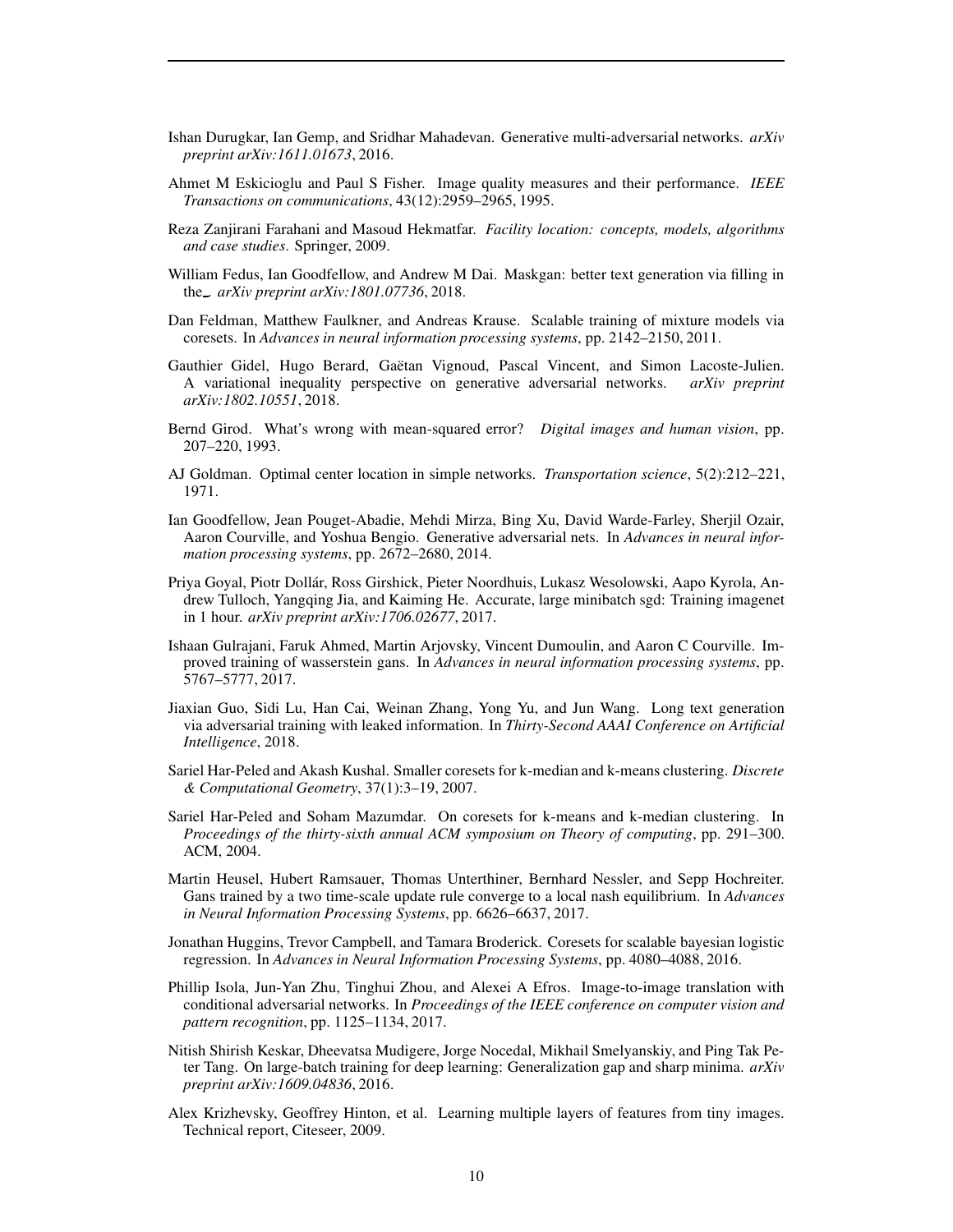- <span id="page-10-5"></span>Rithesh Kumar, Anirudh Goyal, Aaron Courville, and Yoshua Bengio. Maximum entropy generators for energy-based models. *arXiv preprint arXiv:1901.08508*, 2019.
- <span id="page-10-7"></span>Donghwoon Kwon, Hyunjoo Kim, Jinoh Kim, Sang C Suh, Ikkyun Kim, and Kuinam J Kim. A survey of deep learning-based network anomaly detection. *Cluster Computing*, pp. 1–13, 2017.
- <span id="page-10-2"></span>Christian Ledig, Lucas Theis, Ferenc Husz´ar, Jose Caballero, Andrew Cunningham, Alejandro Acosta, Andrew Aitken, Alykhan Tejani, Johannes Totz, Zehan Wang, et al. Photo-realistic single image super-resolution using a generative adversarial network. In *Proceedings of the IEEE conference on computer vision and pattern recognition*, pp. 4681–4690, 2017.
- <span id="page-10-13"></span>Chun-Liang Li, Wei-Cheng Chang, Yu Cheng, Yiming Yang, and Barnabás Póczos. Mmd gan: Towards deeper understanding of moment matching network. In *Advances in Neural Information Processing Systems*, pp. 2203–2213, 2017a.
- <span id="page-10-11"></span>Jerry Li, Aleksander Madry, John Peebles, and Ludwig Schmidt. Towards understanding the dynamics of generative adversarial networks. *arXiv preprint arXiv:1706.09884*, 2017b.
- <span id="page-10-14"></span>Xudong Mao, Qing Li, Haoran Xie, Raymond YK Lau, Zhen Wang, and Stephen Paul Smolley. Least squares generative adversarial networks. In *Proceedings of the IEEE International Conference on Computer Vision*, pp. 2794–2802, 2017.
- <span id="page-10-10"></span>Lars Mescheder. On the convergence properties of gan training. *arXiv preprint arXiv:1801.04406*, 1:16, 2018.
- <span id="page-10-9"></span>Lars Mescheder, Andreas Geiger, and Sebastian Nowozin. Which training methods for gans do actually converge? *arXiv preprint arXiv:1801.04406*, 2018.
- <span id="page-10-1"></span>Takeru Miyato, Toshiki Kataoka, Masanori Koyama, and Yuichi Yoshida. Spectral normalization for generative adversarial networks. *arXiv preprint arXiv:1802.05957*, 2018.
- <span id="page-10-15"></span>Youssef Mroueh and Tom Sercu. Fisher gan. In *Advances in Neural Information Processing Systems*, pp. 2513–2523, 2017.
- <span id="page-10-18"></span>Ben Mussay, Samson Zhou, Vladimir Braverman, and Dan Feldman. On activation function coresets for network pruning. *arXiv preprint arXiv:1907.04018*, 2019.
- <span id="page-10-8"></span>Vaishnavh Nagarajan and J Zico Kolter. Gradient descent gan optimization is locally stable. In *Advances in Neural Information Processing Systems*, pp. 5585–5595, 2017.
- <span id="page-10-19"></span>Cuong V Nguyen, Yingzhen Li, Thang D Bui, and Richard E Turner. Variational continual learning. *arXiv preprint arXiv:1710.10628*, 2017.
- <span id="page-10-4"></span>Augustus Odena. Open questions about generative adversarial networks. *Distill*, 2019. doi: 10. 23915/distill.00018. https://distill.pub/2019/gan-open-problems.
- <span id="page-10-3"></span>Catherine Olsson, Surya Bhupatiraju, Tom Brown, Augustus Odena, and Ian Goodfellow. Skill rating for generative models. *arXiv preprint arXiv:1808.04888*, 2018.
- <span id="page-10-17"></span>Jeff M Phillips. Coresets and sketches. *arXiv preprint arXiv:1601.00617*, 2016.
- <span id="page-10-16"></span>Rameshwar Pratap and Sandeep Sen. Faster coreset construction for projective clustering via lowrank approximation. In *International Workshop on Combinatorial Algorithms*, pp. 336–348. Springer, 2018.
- <span id="page-10-12"></span>Alec Radford, Luke Metz, and Soumith Chintala. Unsupervised representation learning with deep convolutional generative adversarial networks. *arXiv preprint arXiv:1511.06434*, 2015.
- <span id="page-10-0"></span>Tim Salimans, Han Zhang, Alec Radford, and Dimitris Metaxas. Improving gans using optimal transport. *arXiv preprint arXiv:1803.05573*, 2018.
- <span id="page-10-6"></span>Ozan Sener and Silvio Savarese. Active learning for convolutional neural networks: A core-set approach. *arXiv preprint arXiv:1708.00489*, 2017.